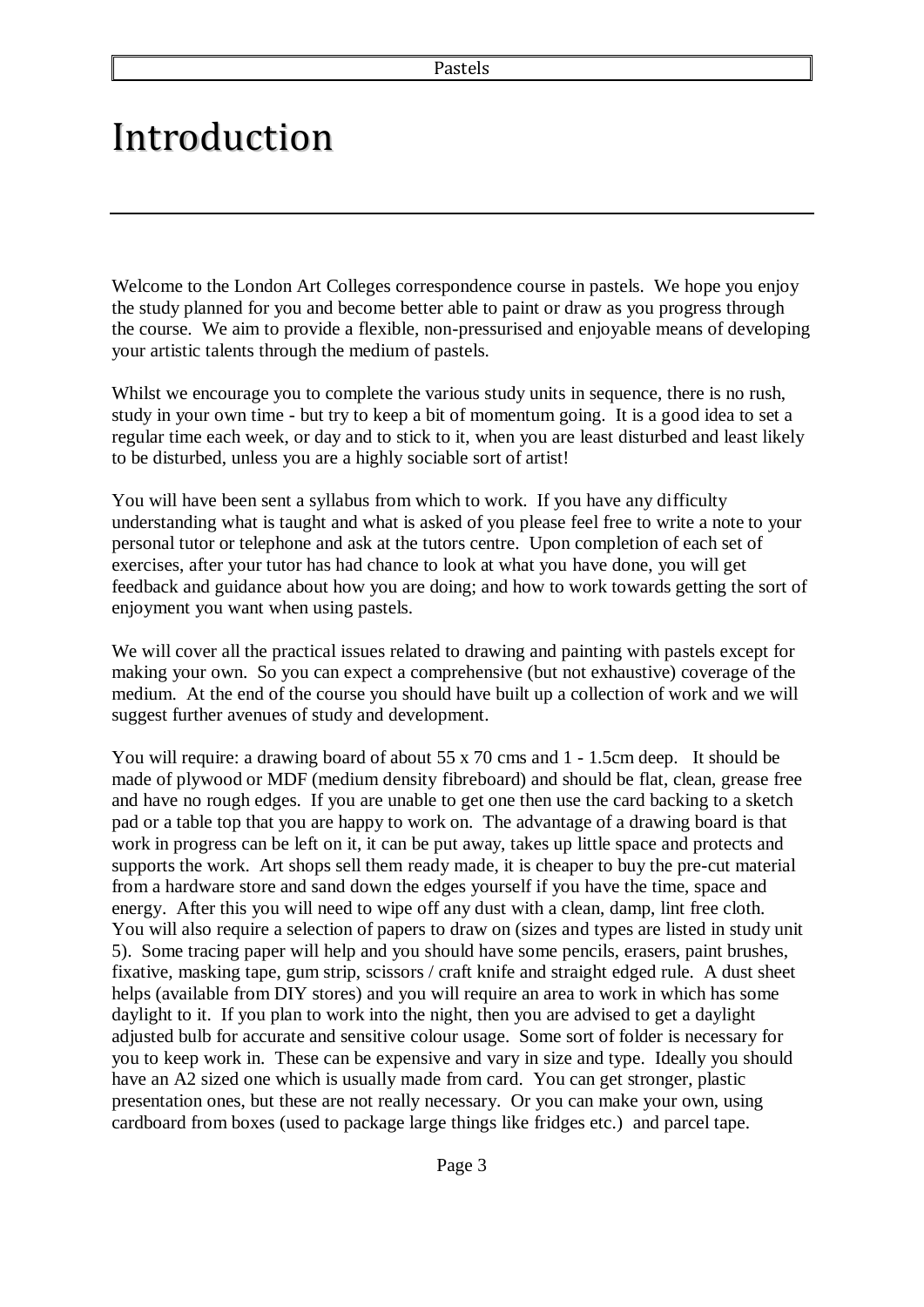Finally you require a set of soft, chalk pastels. They can be purchased for a modest amount from any good artists suppliers. It is suggested that you do buy a starter pack rather than rush out and spend lots on this aspect of the medium before you have become acquainted with it. Later, you may wish to use oil pastels (which we cover in Study Unit 11).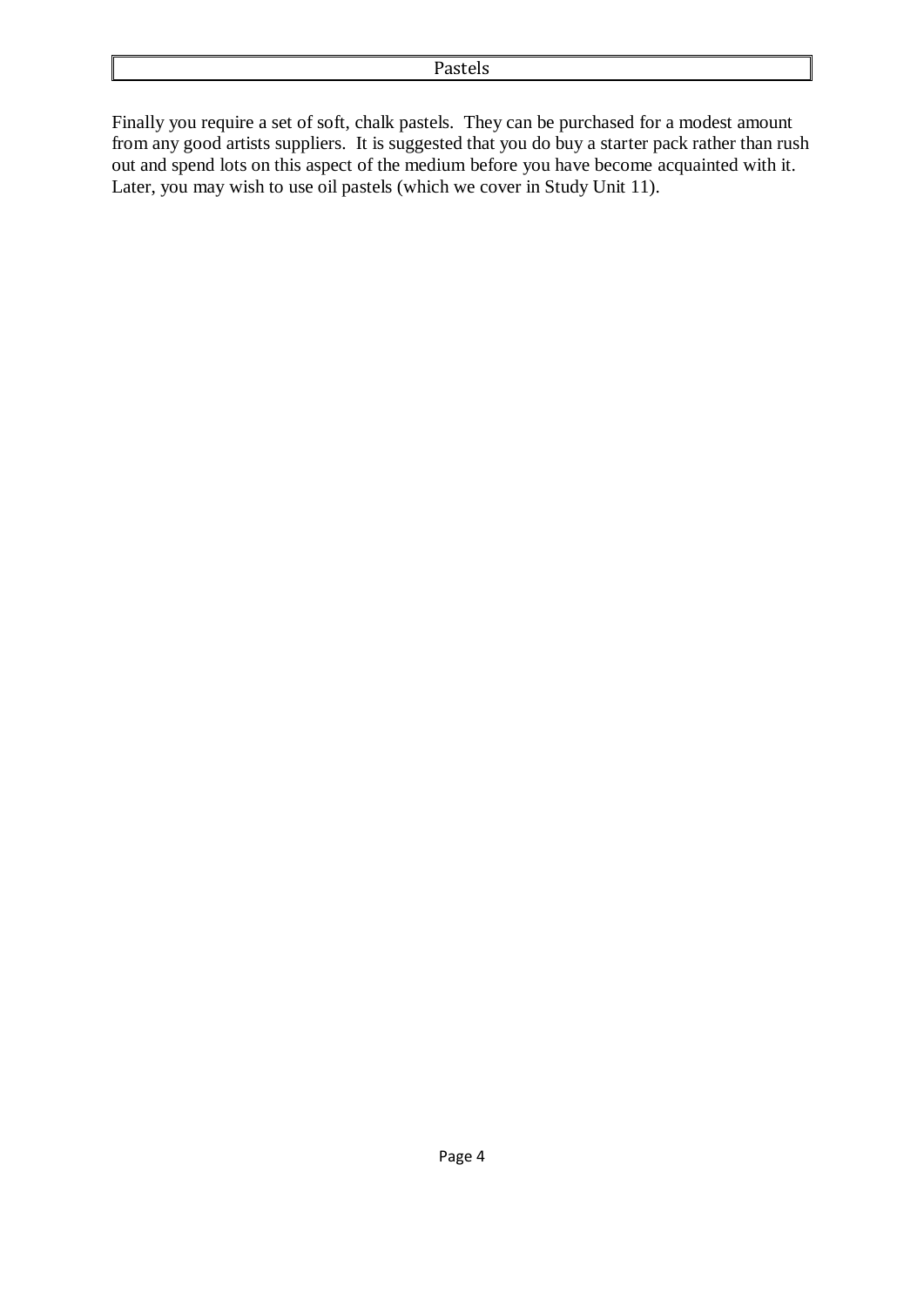## Colour Theory

Having covered organising yourself to work, health and safety aspects of using pastels, fixing and handling, papers and supports, we are now going to address the technically complex issue of colour.

When you open a new pack of pastels it is like looking at a pack of sweets, or a rainbow. The various colours are exciting and in their pristine condition they have a scientific order and clarity to their appearance.

Consider them for a while before taking them from the pack. Which ones appeal most to you? What colours do you go for?

Then think a bit more about your immediate colour environment. What is your eye colour? What colour are your clothes and in your home, which colours predominate? If you had to name the colour of the daylight, what would you call it?

When we speak of colours we use a great many names and terms.

## **COLOUR AND LIGHT**

To start with we must consider the physical constitution of colour and how this interacts with our perception. Isaac Newton made some of the first studies of colour vision in his great work 'the Opticks' of 1704. Newton observed that white light is made up of all the spectral colours. We can see proof of this if we look at Newton's Wheel, a prism or a rainbow. By experimenting with the projection of coloured lights Newton was able to demonstrate how white light consists of what are termed the three light primaries: red, green and blue.

Working with coloured lights Newton demonstrated that white light is shown to consist of the three primary colours and if we remove one of these and only mix two, we get a completely different colour to white light:-

 $red + green$  (minus blue) = yellow  $red + blue$  (minus green) = magenta or bright pink  $green + blue$  (minus red) = cyan or light blue